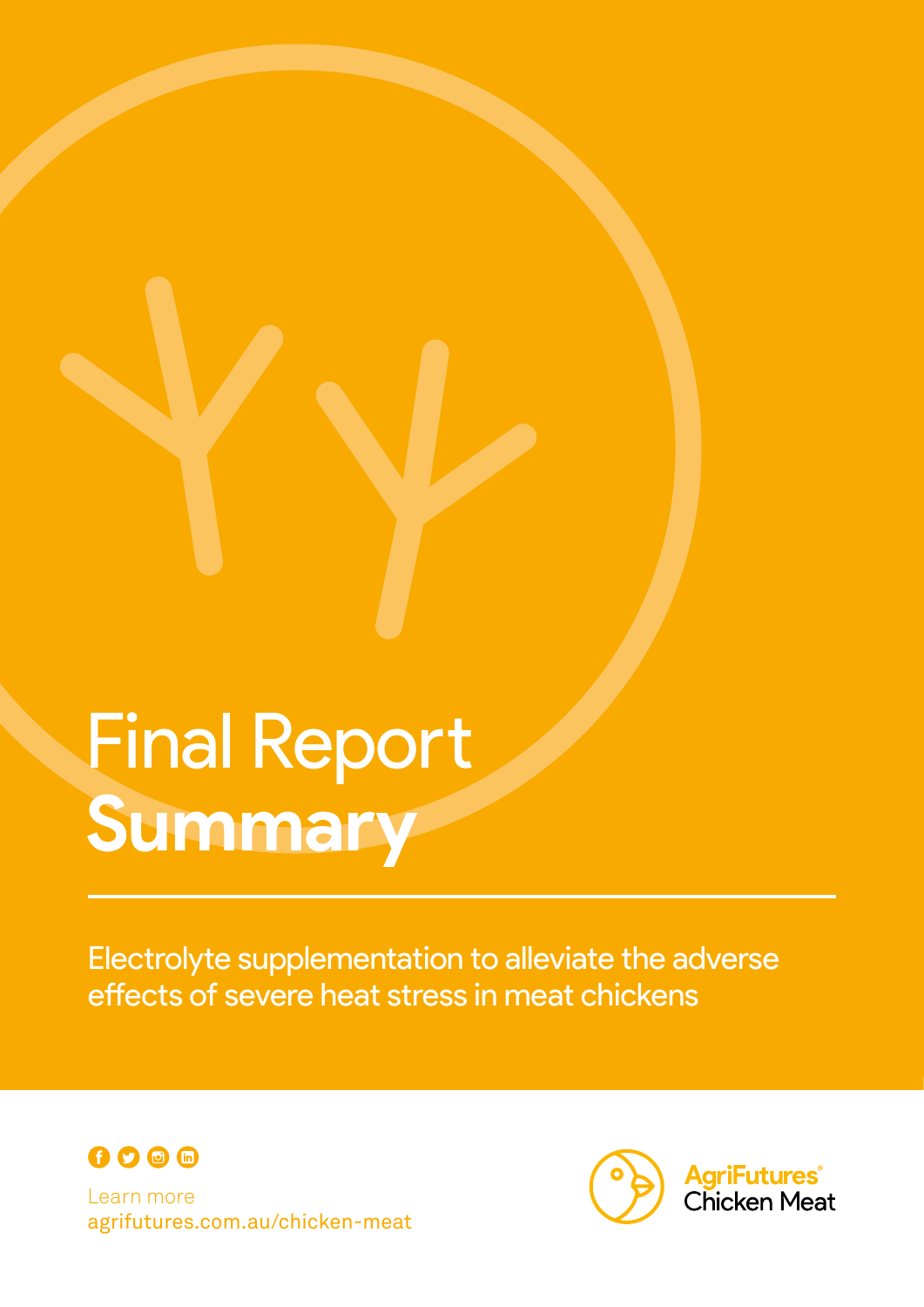#### **Electrolytes are most effective when supplied for 3 days before hot weather**

When chickens were exposed to temperatures above 28 °C before pick-up, unsurprisingly, there were increases in the mortality rate and number of birds needing to be humanely euthanised. While there were no differences in weight loss during transport or meat quality, between treatments, females responded less than males to the treatments. This could be related to differences in body weight, because males are usually heavier than females of the same age. Giving electrolyte supplements one day before expected high temperatures (and heat stress) did not significantly affect mortality or improve performance and meat quality. The combined results of this study and the previous study suggest that electrolytes are most effective under conditions of moderate heat stress when given for at least 2-3 days before the expected hot weather.

A key finding of this study was the difference in temperature between the air at the level of the birds' backs and the temperature under birds sitting on the floor. While it was not possible to determine how long the birds had been sitting before the temperatures were taken, the average temperature under the seated birds was 4.4 ºC higher than the temperature at the level of the birds' backs when standing. In one instance, the maximum temperature difference was 10.9 ºC. This suggests that heat stress could be more severe than previously thought because the heat under seated birds could have a greater effect than the ambient temperature in a shed alone. This finding has implications for older birds that are larger and much more likely to spend time sitting.

#### **Several strategies are needed to minimise the impact of heat stress on bird welfare and productivity**

Heat stress continues to be a concern for the welfare and productivity of meat chickens in regions of high summer ambient temperatures. When determining the potential for birds to experience heat stress, ambient temperature and humidity should be considered together. Electrolytes given immediately before hot weather appear to have some benefit in

mitigating heat stress. However, several strategies are needed to minimise the potential for heat stress and to limit production losses, welfare issues and mortality. The most effective way to improve performance in hot weather is through good housing design. Farmers should have sound understanding of the temperature and humidity predictions for their region, and use strategies to reduce the risk of heat stress when high predicted outside temperatures (> 32 ºC) make it difficult to keep shed temperatures below 26-28 ºC.

#### **Publications**

#### **Research Meat chickens may be raised in regions with high temperatures**

- Previous related research: PRJ-009120 (agrifutures.com.au /18-013)
- Elshafaei, H.E., Rashed, R.R., Goma, A.A., El-Kazaz, S.E. Kerr, M.J., Hopkins, D. L. and Downing, J.A. (2020) The effect of electrolyte supplementation on behaviour and performance of broilers exposed to adverse high temperature one day prior to transport and processing. Australasian Poultry Science Symposium, 31: 152-155.
- Downing, J.A., Kerr, M. and Hopkins, D. (2017) The effects of pre-transport supplementation with electrolytes and betaine on performance, carcass yield and meat quality of broilers in summer and winter. Livestock Science, 205: 16-23.

### **Acknowledgements**

This work was done at the Poultry Research Unit in The Faculty of Veterinary Science, The University of Sydney. Thanks to the technical and other support staff in the Poultry Unit, especially Ms Joy Gill. The involvement and assistance of Dr Hebatallah Elshafaei and Mr Don Nicholson are greatly appreciated.

Thanks also to Mr Matthew Kerr and Dr David Hopkins of the NSW Department of Primary Industries, Centre for Red Meat and Sheep Development, for assistance with some of the meat quality measures.

**The research aimed to determine whether supplementing meat chickens with electrolytes in the final few days of the production period, during high temperatures, would:**

- **• improve carcass quality and performance, and**
- **• reduce the effects of dehydration and physiological stress during transport and lairage.**

# **Objectives**

A common strategy for minimising heat stress in meat chickens is supplementation of their water supply with salts, called 'electrolytes', for a short time before pick-up. Previous research funded by AgriFutures Australia found that electrolyte supplementation two days before transport, and at air temperatures of 26-28 ºC, improved animal outcomes and meat quality. However, supplementation for five days before transport improved growth performance but had limited effects on meat quality. In those experiments, chickens started to show signs of severe heat stress at 28 ºC.

The aim of this research project was to determine whether electrolytes could minimise heat stress at air temperatures above 28 ºC, at one day and at three days before pick-up and processing. For both experiments, the birds were exposed to a temperature pattern that could be expected in a commercial shed during hot weather. Standard husbandry and nutrition were provided until the birds were 39 days old. At this point, the temperature was gradually increased to 32 ºC during the day, and then reduced to 20-22 ºC, to replicate the normal summer temperature cycle. Birds were given one of two electrolyte formulations, for either one or three days before processing. After the carcasses were collected at the processing plant, random samples were assessed for meat quality.

Meat chickens can suffer from heat stress during periods of high temperatures or humidity, which can reduce their feed intake and increase mortality. Heat-stressed meat chickens are also less productive and produce lower quality meat. Meat chickens can produce a considerable amount of heat themselves, but will experience heat stress due to a variety of other factors, particularly body weight, and the air temperature and relative humidity in the shed. Good shed insulation and evaporative cooling can reduce shed temperatures by 8-10 ºC. However, when outdoor summer temperatures exceed 28-32 <sup>o</sup>C, it is difficult to keep the indoor temperature within the ideal thermal comfort zone (18-22 ºC).

Meat chickens can be particularly susceptible to heat stress in the days before pick-up for transport to the processing plant,when their weight is at its highest.To manage heat stress, meat chickens rely on panting to dissipate heat, but this raises the concentration of carbon dioxide in their blood, which increases blood pH.To mitigate these effects, meat chickens will excrete higher amounts of salts in their urine. However,this can reduce their ability to retain water and can cause dehydration, which may worsen potential stressors associated with pick-up and transport.

#### **The efficacy of electrolytes to minimise heat stress was assessed**

**For the final report see agrifutures.com.au/ product/electrolyte-supplementation-toalleviate-the-adverse-effects-of-severeheat-stress-in-meat-chickens**